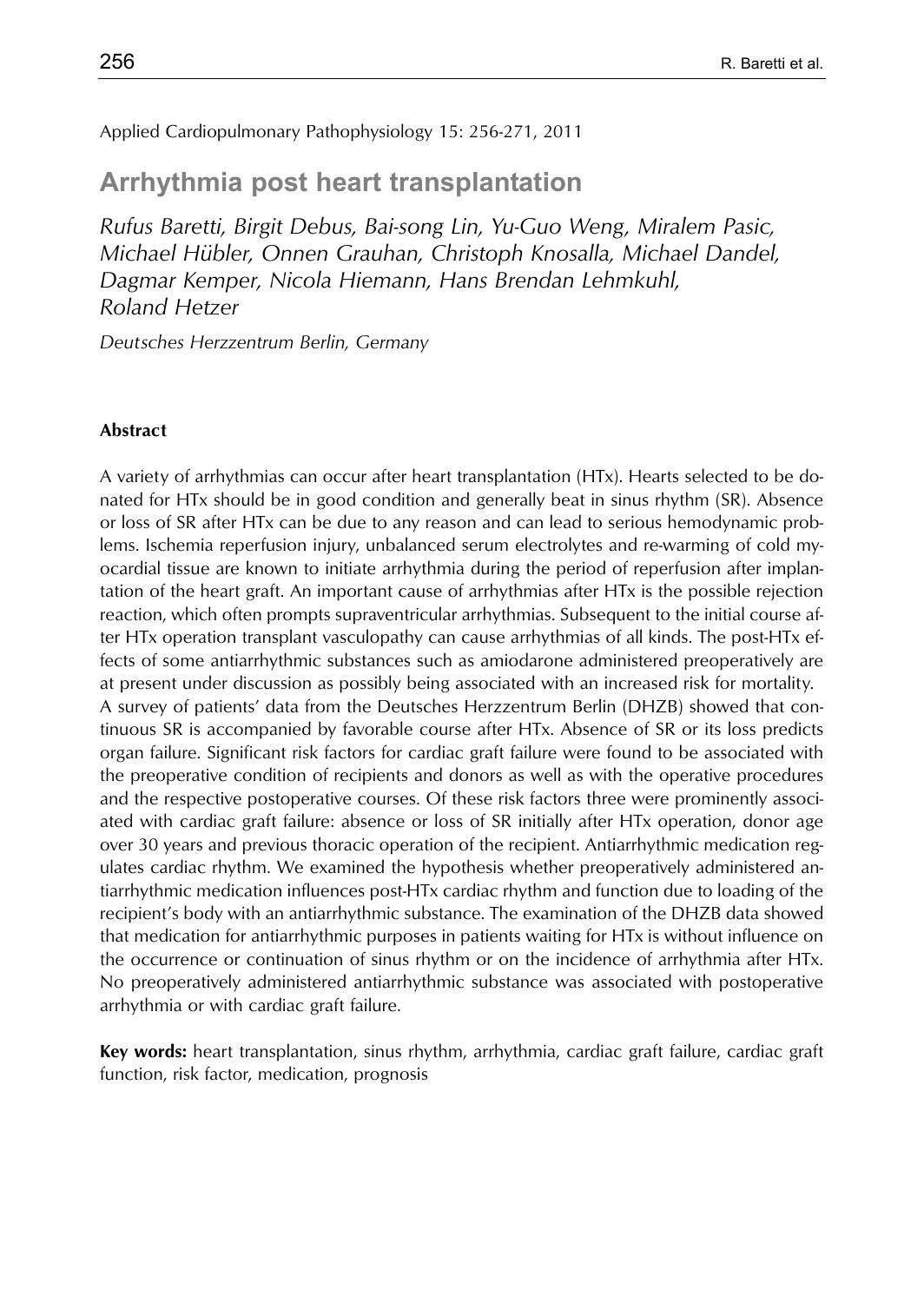### **Background**

Healthy hearts beat in sinus rhythm (SR) (1). Absence of SR is often an early sign of incipient heart disease (2-5). Loss of SR is mostly caused by ischemia or chronic heart failure (CHF) (4,5). Before the onset of antiarrhythmic medication myocardial ischemia should be excluded or treated by reperfusion (6,7).

Hearts to be donated to a recipient waiting for heart transplantation (HTx) should be in good condition in order to fulfil their mission of enabling a long lasting healthy cardiac life for the recipient suffering from cardiac failure with his or her native heart. Most of the harvested hearts beat in SR (8-15). A cardiac rhythm different from SR has to be evaluated to exclude a serious underlying cardiac disease.

Absence or loss of SR after HTx can arise for many reasons (16-22). In the literature different causes mentioned are ischemia, rejection, infection, organ failure, imbalance of electrolytes, anemia, medication, intoxication and others (15,23-28). During the postoperative course after HTx a serious problem can give rise to arrhythmia and subsequently the intention to treat the pathologic cause (29,30). On the other hand the cause-and-effect chain can be reversed to use arrhythmia after HTx as a prognostic marker for future impeding events (20,28,31-38). Most of these reports raise concerns about bradycardia associated with impaired prognosis after HTx and recommend a low threshold for permanent pacemaker (PM) placement. A few studies focus on sinus node dysfunction (SND) early after HTx and find conflicting power for prognosis (18,39). Concerning the initial time course after HTx there is a relative paucity of data about SND and arrhythmia, their prevalence, pathophysiology, impact on prognosis and long-term significance.

HTx is the destination therapy for endstage CHF (11,22,40-43). Data from the registry of the International Society of Heart and Lung Transplantation (ISHLT) (9) and from international transplant centers show a survival rate of 70 to 85 % for the first year and 60 to 75 % for the first five years after HTx (10,12,13,44-46). During the first year after HTx the highest incidence for serious adverse events (SAE) occurs within the first 30 postoperative days (POD) (47). To prevent SAE a prognostic approach for detecting impeding SAE is desirable. Cardiac graft failure is a possible complication after HTx (9,10,48-51). The occurrence of arrhythmia could possibly be used as a prognostic tool.

Arrhythmia means hemodynamic compromise. This can grow to become a serious problem for patients whose hemodynamics is dependent on marginal cardiac function. Only the optimal synergy of atrial and ventricular function provides the best possible cardiac performance in terms of diastolic filling, additional filling of the ventricles powered by atrial contraction and, finally, systolic cardiac output driven by optimally preloaded ventricles. Every arrhythmia will disturb this nearly perfect evolutionary design of two successively working pump chambers. Therefore every arrhythmia is of diagnostic and therapeutic importance for patients on the edge of hemodynamic deterioration. The margin of this hemodynamic border approximates quite often in the initial stage of the post HTx period.

To focus on arrhythmia, its hemodynamic consequences and medical treatment during the initial period of the first 30 POD after HTx we surveyed publications in the medical literature and the follow-up data of the first post-HTx year from patients of the Deutsches Herzzentrum Berlin (DHZB).

## **Material and methods**

Literature was surveyed with the search engine for PubMed of the U.S. National Library of Medicine of the National Institutes of Health using the keywords HTx, SR, arrhythmia, SND, prognosis, cardiac graft failure, hemodynamic deterioration, etiology, pathological cause, diagnostics and therapy.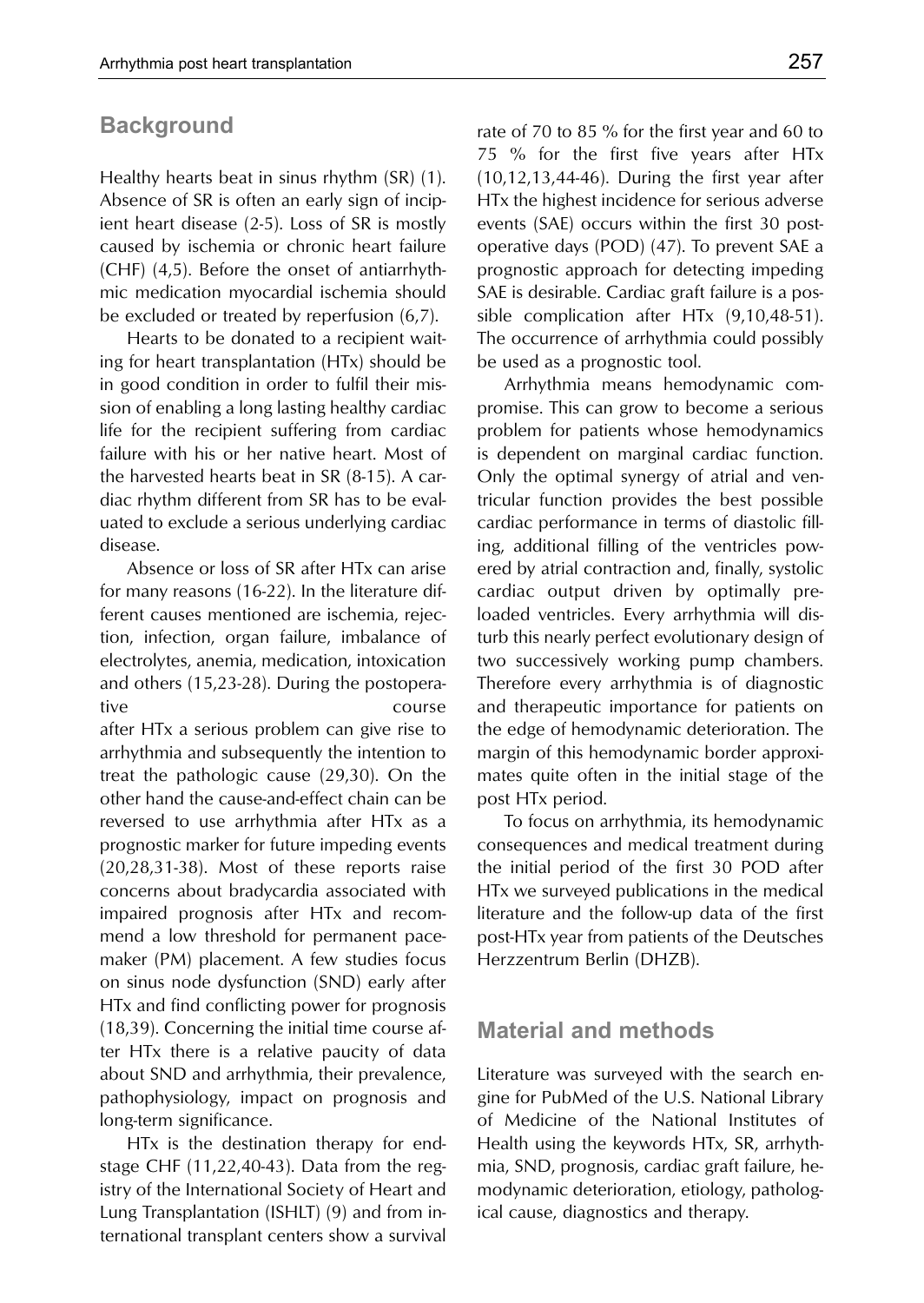In studying the DHZB data, we investigated perioperatively and for one year 150 consecutive patients who underwent HTx in our institution between July 1998 and December 2000. Data concerning hemodynamics, cardiac rhythm and medication were collected from donors and recipients. Additionally, recipients' medical records describing general condition, SAE and cardiac and non-cardiac organ function were examined. We focused on the occurrence of arrhythmias, their origins and consequences, their diagnosis and treatment, and calculated logistic regressions for causal relations. Per case more than 450 factors were considered as possible markers of prognosis of outcome.

The demographics and diagnoses of the heart donors and HTx recipients are given in tables 1 and 2. Of the 150 recipients 14 were children, two of them babies 4 and 6 weeks old. Five of the 150 recipients underwent repeated HTx. Thirty-two of the 150 recipients were supported by a mechanical ventricular assist device before HTx.

The technique of harvesting the donated hearts, HTx operation and the concept of immune suppression are described in appendices A to C. Table 3 presents the intraoperative time periods.

## **Publications and results from the DHZB**

Ischemia reperfusion injury, imbalance of electrolytes and re-warming of cold myocardial tissue are known to initiate arrhythmia during the period of reperfusion after implantation of the transplant graft (11, 12, 14, 15, 25, 52). The impaired diastolic compliance post-HTx is counterbalanced by the increased heart rate to compensate the decreased Frank-Starling effect (53,54). To achieve satisfactory hemodynamics the heart

| Gender                           | 99 male<br>$(66 \%)$         | 51 female<br>(34%)        |         |             |           |
|----------------------------------|------------------------------|---------------------------|---------|-------------|-----------|
|                                  | mean                         | minimum                   | maximum | median      |           |
| Age of all do-<br>nors (years)   | 40                           | 0.1                       | 66      | 44          |           |
| Female<br>donors' age<br>(years) | 41                           | 0.1                       | 66      | 45          |           |
| Male donors'<br>age (years)      | 40                           | $\overline{\mathbf{4}}$   | 64      | 44          |           |
| Body height<br>(cm)              | 171                          | 55                        | 197     | 175         |           |
| Body weight<br>(kg)              | 74                           | $\overline{4}$            | 140     | 75          |           |
| BMI (kg/m <sup>2</sup> )         | 24.5                         | 11                        | 39      | 24          |           |
| Diagnoses for brain death        |                              |                           |         |             |           |
| Cephalic<br>trauma               | Subarachnoi-<br>dal bleeding | Intracerebral<br>bleeding | Hypoxia | Brain tumor | Apoplexia |
| 55 (37 %)                        | 42 (28 %)                    | 36 (24 %)                 | 9(6%)   | 5(3%)       | $3(2\%)$  |

|  |  |  |  |  |  | Table 1: Demographics and diagnoses of the 150 donors |  |  |  |  |
|--|--|--|--|--|--|-------------------------------------------------------|--|--|--|--|
|--|--|--|--|--|--|-------------------------------------------------------|--|--|--|--|

BMI denotes body mass index, which is calculated from the quotient of body weight (kg) and the square of body height  $(m<sup>2</sup>)$ .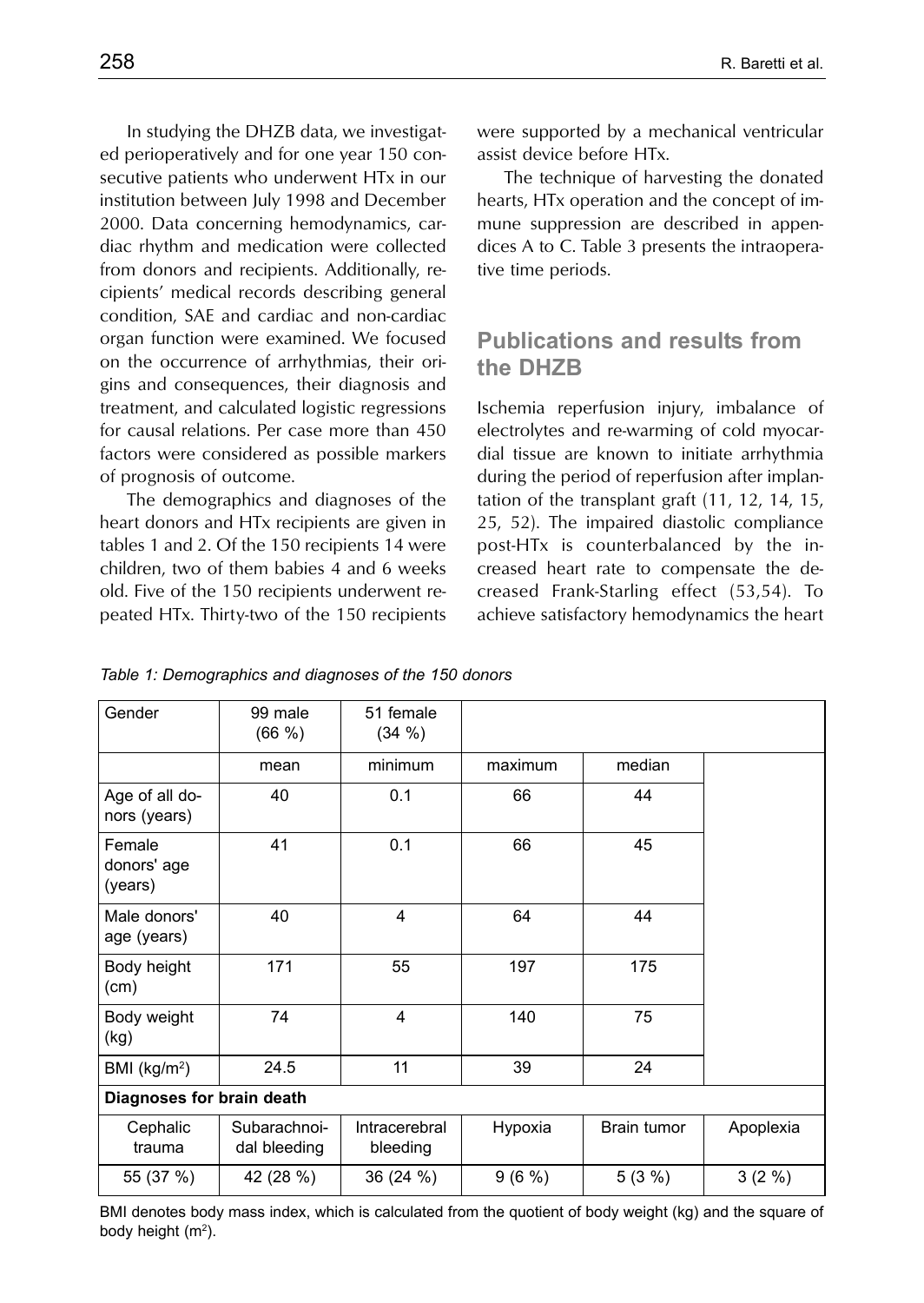| Gender                                             | 119 male<br>(79%)                              | 31 female<br>$(21 \%)$       |                           |                       |
|----------------------------------------------------|------------------------------------------------|------------------------------|---------------------------|-----------------------|
|                                                    | mean                                           | minimum                      | maximum                   | median                |
| Age of all recipients<br>(years)                   | 47                                             | 0.2                          | 67                        | 52                    |
| Female recipients'<br>age (years)                  | 35                                             | 0.2                          | 64                        | 39                    |
| Male recipients' age<br>(years)                    | 50                                             | 2                            | 67                        | 55                    |
| Body height (cm)                                   | 169                                            | 54                           | 190                       | 173                   |
| Body weight (kg)                                   | 69                                             | 3                            | 110                       | 73                    |
| BMI $(kg/m2)$                                      | 23.6                                           | 11                           | 34                        | 24                    |
|                                                    |                                                |                              |                           |                       |
| Diagnoses for HTx                                  | <b>IDCM</b>                                    | CAD                          | on HTx                    | other                 |
|                                                    | 99 (66 %)                                      | 36 (24 %)                    | 5(3%)                     | 10 $(7%)$             |
|                                                    |                                                |                              |                           |                       |
| Additional non-cardiac diagnoses of the recipients |                                                |                              |                           |                       |
| Previous thoracic<br>operation                     | Previous cardio-<br>pulmonary<br>resuscitation | <b>Diabetes</b><br>mellitus* | Arterial<br>hypertension* | Renal<br>dysfunction* |
| 50 (33 %)                                          | 14 (9 %)                                       | 19 (13 %)                    | 21 (14 %)                 | 51 (34 %)             |

|  |  |  |  | Table 2: Demographics and diagnoses of the 150 recipients |
|--|--|--|--|-----------------------------------------------------------|
|  |  |  |  |                                                           |

BMI denotes body mass index, which is calculated from the quotient of body weight (kg) and the square of body height (m<sup>2</sup>). IDCM, CAD and "on HTx" denote idiopathic dilated cardiomyopathy, coronary artery disease and status after first HTx with need for a second HTx (re-HTx), respectively. "Other" diagnoses for HTx summarizes seven patients suffering from congenital vitia, two patients suffering from aortic valve vitia and one patient suffering from hemosiderosis due to major β-thallassemia. \*permanently applied medication.

|                    | mean | minimum | maximum | median |
|--------------------|------|---------|---------|--------|
| Operation in toto  | 503  | 235     | 2575    | 398    |
| On CPB             | 308  | 116     | 2000    | 236    |
| Aortic cross clamp | 61   | 35      | 220     | 55     |
| Ischemia           | 187  | 55      | 323     | 195    |
| Reperfusion        | 222  | 54      | 1430    | 163    |

CPB denotes cardiopulmonary bypass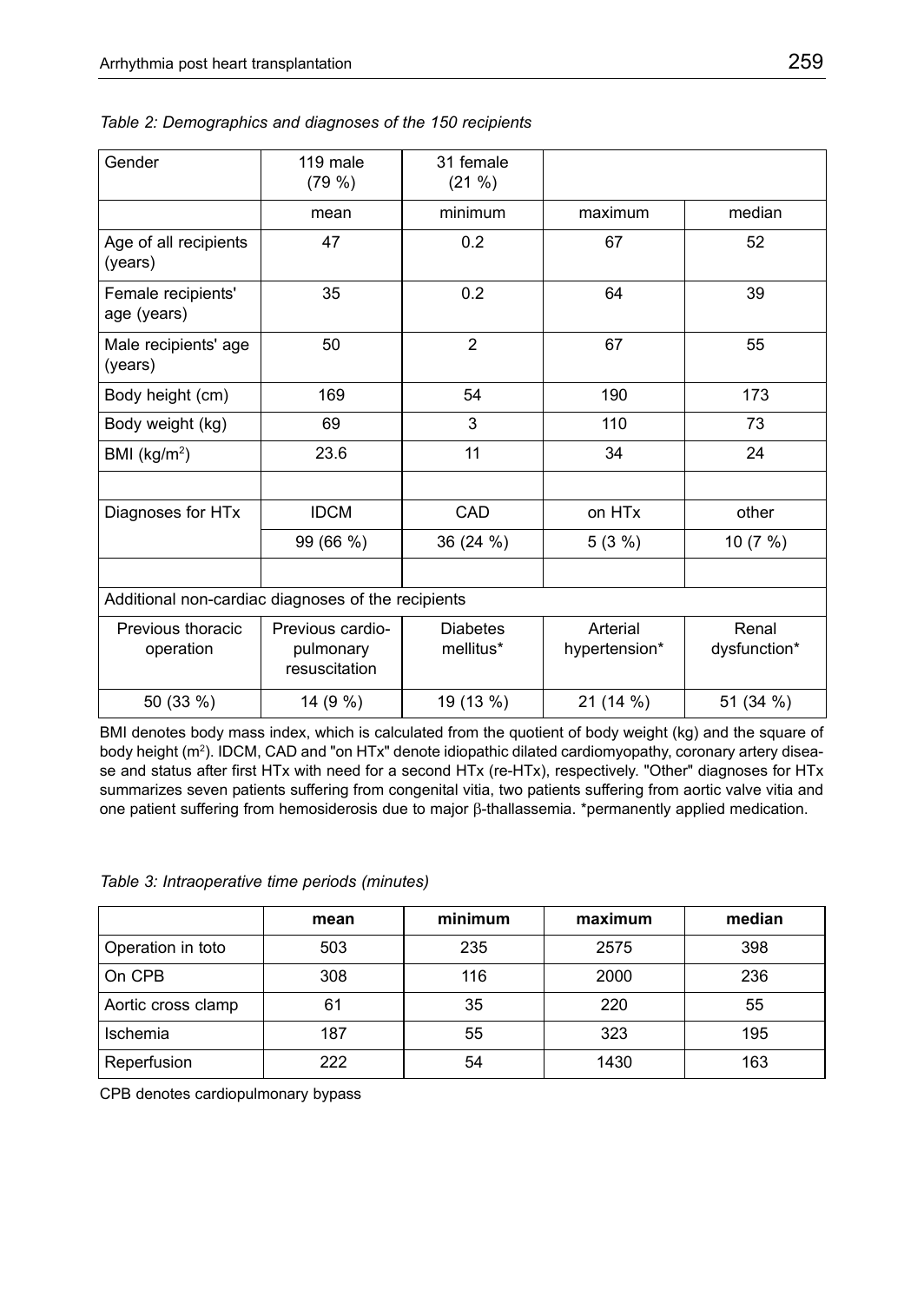rate is often upregulated from 90 beats per minute (bpm) due to vagotomy up to 130 bpm by external PM stimulation or the intravenous (i.v.) administration of orciprenaline, theophylline or epinephrine (55). The administration of theophylline for bradycardia shortly after HTx is known to prevent the need for permanent PM implantation (23,56).

Frequent arrhythmias during the initial time period after HTx operation are bradycardiac sinus, atrial-ventricular (AV) node regulated or rhythms with supraventricular origin (18,23,26,57). They can result in tachycardia due to the operation with cardiopulmonary bypass, complete denervation of the harvested heart or administration of hemodynamically active medication (26). The biatrial operation technique of Norman Shumway, Richard Lower and RC Stofer (22,58), by which both atria of the donor and recipient are anastomosed, can cause supraventricular arrhythmia due to ischemia or injury of the sinus node or the changed geometry of the atria (14,57).

An important reason for arrhythmia after HTx is the rejection reaction, often manifesting in supraventricular form (59). Following the initial course after HTx operation, CAD (6,60) and transplant vasculopathy (TVP) (61- 65) can cause arrhythmias of all varieties (19).

In treating arrhythmias after HTx the fact of denervation has to be taken into account. The parasympathetic and sympathetic efferentia are cut. Drugs such as atropine that act on these sites in the native heart are without effect. Digitalis loses its effect on the acceleration of the AV node. Nifedipine does not show any reflex tachycardia. The sympathetic denervation of the harvested heart initiates an upregulation of the adrenoreceptors, resulting in hypersensitivity to catecholamines and the adrenoceptor-blocking effects of bblockers. Neural re-innervation of the heart has been described after long-term course post HTx (21,66-69).

In the medical literature one of the most frequently described antiarrhythmic substances used at HTx is amiodarone, a class III drug according to the classification of Vaughan and Williams. After preoperative administration it can be traceable in the transplanted cardiac tissue for three months after HTx (70). The post-HTx effects of amiodarone administered preoperatively are still under discussion: some studies found an increased risk for mortality (71,72), others did not (73-75).

All hearts harvested for HTx at the DHZB during the above mentioned study period were beating in SR. None of the donors had a severe cardiac disease, an arrhythmia or hemodynamic compromise with cardiac cause. All donated hearts were implanted in cardioplegic arrest (see appendix A for details).

The heart rhythms intraoperatively after the opening of the aortic clamp (for HTx operation technique see appendix B), at the end of the operation, directly after the HTx operation and arrival on the intensive care unit (ICU) and at the end of the operative day are shown in tables 4 and 5. The time of reperfusion was set as half of the ischemic time at the minimum or was marked by the onset of SR.

Based on the directly postoperative cardiac rhythm (91 patients in SR) 43 patients (29 % of 150) developed a stable SR without its loss. An intermittent SR was recorded for 105 patients (70 %) for the first two postoperative weeks (POW). Six patients (4 %) initially had SR, but lost it after the first two POW. Of the total of 150 patients, 43 (29 %) never developed a stable SR; 38 of these suffered cardiac graft failure during the postoperative course.

Loss of SR over a length of four days occurred in 33 patients (22 %), over a length of 5 to 14 days in 16 patients (11 %), and for longer than 14 days in 19 patients (13 %). Forty-three patients (29 %) never lost their SR. Thirty-nine of these kept their satisfactory cardiac graft function for one year (until the end of the study recordings); four of these 43 patients developed cardiac graft failure.

The pathological reason for the loss of SR could not be clearly detected in 61 patients (41 %); in 40 patients (27 %) cardiac graft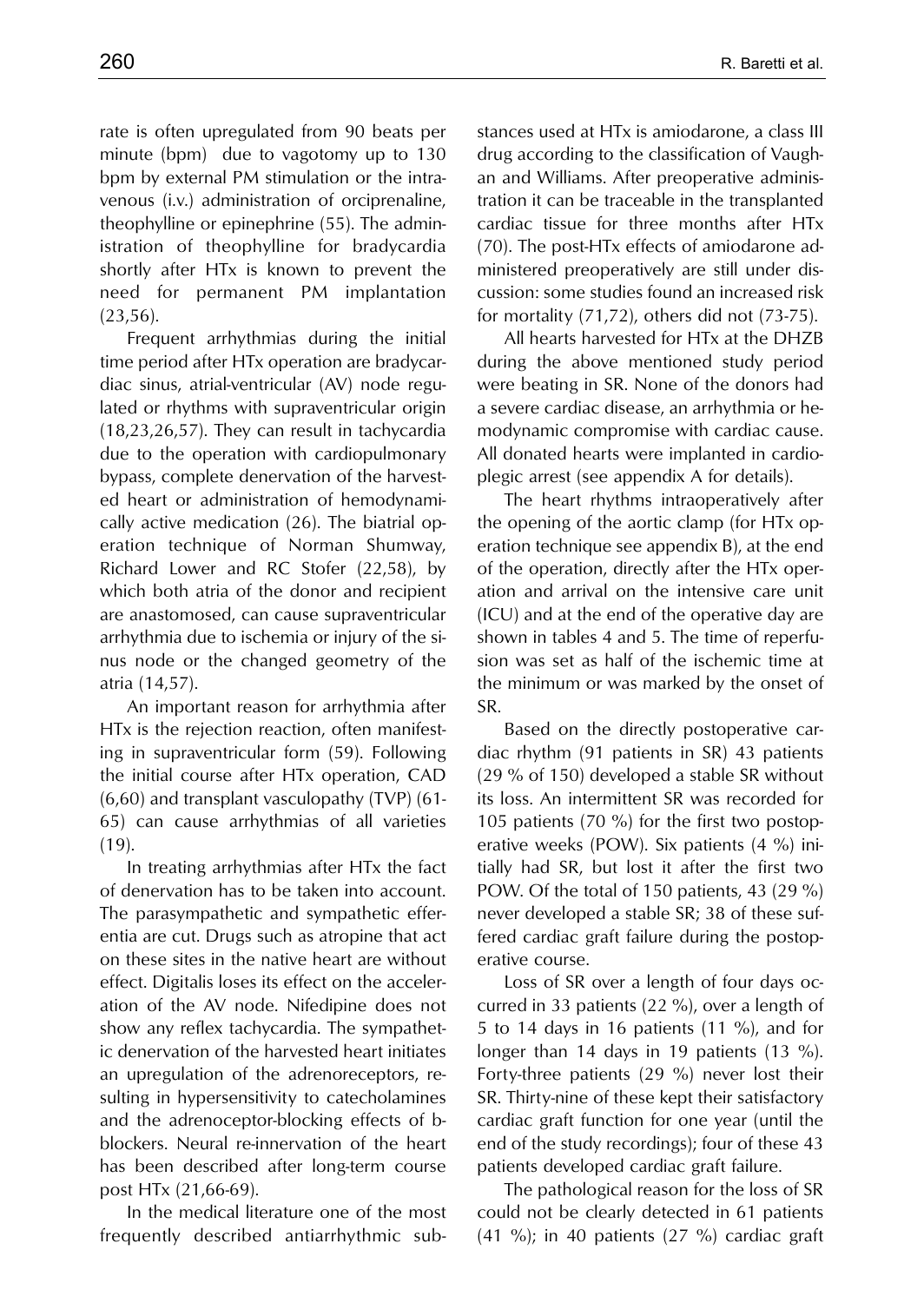|                               | <b>Opening aortic cross</b><br>clamp | At weaning from CPB | At the end of HTx<br>operation |
|-------------------------------|--------------------------------------|---------------------|--------------------------------|
| <b>SR</b>                     | 18 (12 %)                            | 115 (77 %)          | $91(60\%)$                     |
| Ventricular fibrillation      | 93(61%)                              |                     |                                |
| AV Block III                  | 24 (16 %)                            | 11 $(7%)$           | 20 (14 %)                      |
| Ventricular rhythm            | 8(6%)                                | 17 (11 %)           | 32 (21 %)                      |
| Asystole / PM depen-<br>dency | 7(5%)                                | 7(5%)               | 7(5%)                          |

*Table 4: Cardiac rhythm in chronological correlation to HTx operation*

AV, CPB and PM denote atrio-ventricular, cardiopulmonary bypass and pacemaker

|                                 | <b>POD</b>     |    | <b>POW</b>     |          |                | <b>POM</b>   |              | <b>POY</b>     |                |          |
|---------------------------------|----------------|----|----------------|----------|----------------|--------------|--------------|----------------|----------------|----------|
| Rhythm                          | of OP<br>day   | 1  | $\mathbf{2}$   | 3        | 1              | $\mathbf{2}$ | 3            | 1              | 6              | 1        |
| <b>SR</b>                       | 83             | 67 | 69             | 68       | 78             | 85           | 94           | 100            | 101            | 97       |
| Bradycardia                     | 8              | 8  | 8              | 5        | $\mathbf{1}$   | $\Omega$     | $\mathbf{0}$ | $\Omega$       | $\mathbf{0}$   | 0        |
| Instable SR                     | 14             | 16 | 20             | 17       | 12             | 9            | 5            | 1              | $\mathbf{0}$   | 0        |
| Supraventricular<br>tachycardia | 5              | 3  | $\overline{2}$ | $\Omega$ | $\mathbf{1}$   | 1            | 4            | 1              | $\mathbf{0}$   | $\Omega$ |
| Ventricular<br>rhythm           | 21             | 23 | 20             | 19       | 8              | 6            | 3            | 4              | 1              | 4        |
| Atrial fibrillation             | $\overline{2}$ | 6  | 13             | 23       | 22             | 18           | 9            | 4              | $\overline{2}$ | $\Omega$ |
| Asystole /<br>PM dependency     | 12             | 11 | 4              | 3        | 4              | 1            | $\mathbf{1}$ | 1              | 1              | $\Omega$ |
| <b>VES</b>                      | 3              | 11 | 4              | 3        | $\overline{2}$ | 1            | 1            | $\overline{2}$ | $\Omega$       | $\Omega$ |

*Table 5: Cardiac rhythm during post HTx course*

POD, POM, POW and POY denote postoperative day, month, week and year, respectively. PM and VES = pacemaker and ventricular extrasystole, respectively

failure was diagnosed as the reason for SR loss, and in 6 patients (4 %) graft rejection was found. Other causes for loss of SR were hyperthyroid gland activity, rhabdomyolysis with hyperkalemia and sepsis in 6 patients (4  $\%$ ).

A stable SR developed in 107 patients (71 % of 150): in 48 patients (32 % of 150) of these within the first two POD, in 26 patients (17 % of 150) between POD 3 and 7, in 9 patients (6 % of 150) between POD 8 and 14, in 16 patients (11 % of 150) between POD 15 and 30, and in 8 patients (5 % of 150) later than the first postoperative month (POM). Electrical cardioversion was performed in 21 patients, in most of them several times. Permanent PM stimulation was necessary in 7 patients (5 %). The prevalence of arrhythmia during the first year after HTx is given in table 6.

Patients whose hearts beat in SR during the post-HTx period had a heart rate of 90 bpm or higher at rest. The increased rate during the initial period post HTx is caused by vagotomy (54). During exercise the heart rate further increased after a latency time due to excreted and circulating adrenergic hormones (29, 53, 76, 77).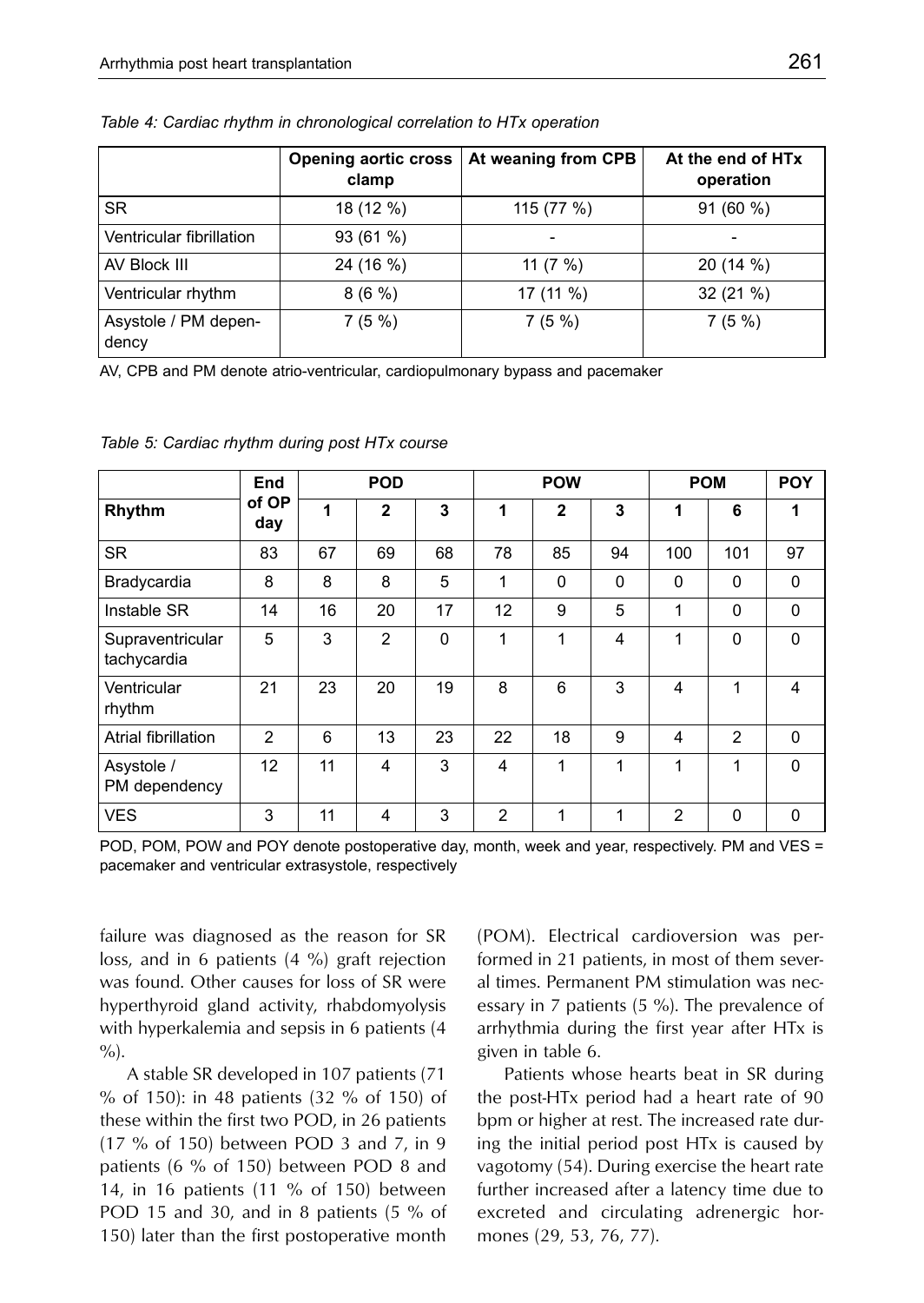| Type of arrhythmia       | n  | %* |
|--------------------------|----|----|
| AV Block III             | 26 | 17 |
| <b>SVES</b>              | 26 | 17 |
| SVES plus AV Block III   | 10 |    |
| Asystole / PM dependency |    | 5  |
| Complex VES              | 30 | 20 |

*Table 6: Prevalence of arrhythmia post HTx operation of the 150 recipients*

AV, PM, SVES and VES denote atrioventricular, pacemaker, supraventricular extrasystole, ventricular extrasystole, respectively. \*percentage of the 150 patients of the DHZB survey

| Type of cardiac rhythm | n  | $\%$ * |
|------------------------|----|--------|
| <b>SR</b>              | 75 | 50     |
| <b>SR</b> tachycardia  | 11 | 8      |
| Atrial fibrillation    | 50 | 33     |
| PM stimulation         | 14 | 10     |

*Table 7: Prevalence of variety of cardiac rhythm pre HTx operation of the 150 waiting recipients*

\*percentage of the 150 patients of the DHZB survey

|               |     | Pre HTx        |    | Post HTx       |
|---------------|-----|----------------|----|----------------|
|               | n   | $%$ *          | n  | $%$ *          |
| Amiodarone    | 48  | 32             | 14 | 10             |
| b-blocker     | 57  | 37             |    |                |
| Digitalis     | 116 | 77             | 12 | 8              |
| Lidocaine     |     |                | 13 | 9              |
| Magnesium     | 13  | 9              | 3  | $\overline{2}$ |
| Orciprenaline |     |                | 3  | $\overline{2}$ |
| Propafenon    | 2   | 1.4            |    |                |
| Sotalol       | 3   | $\overline{2}$ | 1  | 0.7            |
| Theophyllin   | ۰   |                | 23 | 15             |
| Verapamil     | 2   | 1.4            | 6  | 4              |

*Table 8: Prevalence of antiarrhythmic medication pre and post HTx operation*

\*for percentage of the 150 patients of the DHZB survey

The preoperative cardiac rhythm showed a variety of SR, sinus bradycardia and tachycardia, atrial fibrillation and PM stimulated heart beat; their prevalence is given in table 7. The antiarrhythmic substances administered pre- and postoperatively are listed in table 8.

Based on these data we tested three hypotheses (A - C):

- A Cardiac rhythm after HTx operation is correlated with the cardiac graft function and the clinical outcome.
- B Demoscopic and clinical data of heart donors and recipients can be used to as-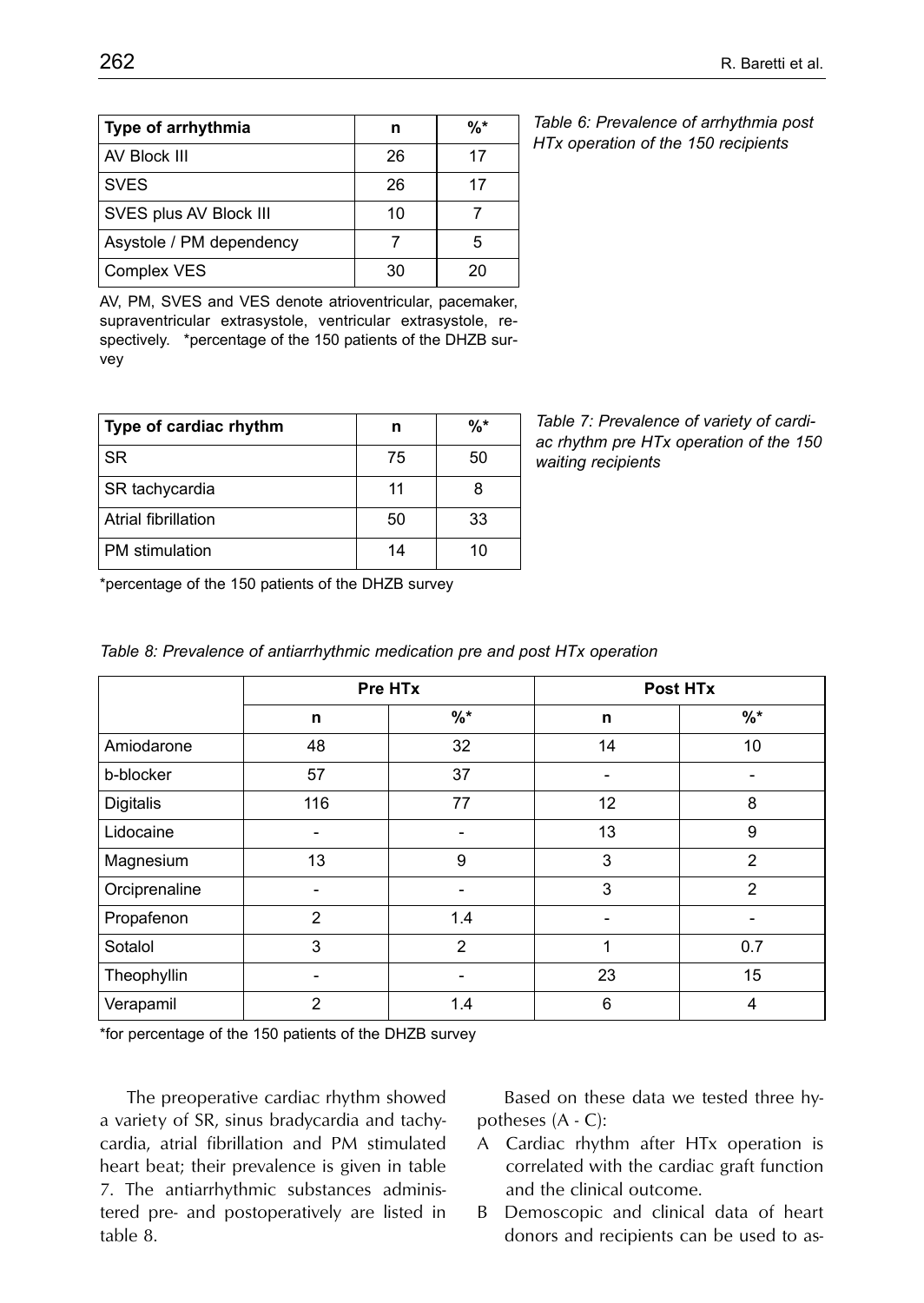certain risk factors for cardiac graft failure after HTx operation.

C Preoperatively administered anti-arrhythmic medication influences the perioperative cardiac rhythm and function.

#### *Ad A*

We tested the hypothesis that the presence and continuation of sinus rhythm (SR) parallel a favorable post-HTx course and are prognostic markers for good cardiac graft function. In terms of the occurrence and continuation of SR after HTx, five groups of recipients were formed:

- I) SR after HTx and stable SR until POD 30
- II) SR after HTx but intermittent loss of SR between POD 1 and 30
- III) no SR after HTx but development of stable SR before POD 30
- IV) SR after HTx but persistent loss of SR between POD 1 and 30
- V) no SR by POD 30.

The correlation between the occurrence and duration of SR/arrhythmia after HTx and cardiac function of the recipients is given in table 9. At the end of the HTx operation SR was present in 91 patients (groups I, II, IV), 43 of whom (group I) showed continuous SR until POD 30 and had no cardiac graft failure after one year. Forty-three patients (groups IV and V) did not develop stable SR; 35 of these (81 %) developed cardiac graft failure. By POD 30, 100 patients had stable SR. Three of these (3 %) developed cardiac graft failure between POD 31 and the end of the first POY. Of the 12 patients with inconspicuous hemodynamics without stable SR at POD 30, 7 (58 %) developed cardiac graft failure between POD 31 and the end of the first POY. Continuous SR is accompanied by favorable course after HTx (78). Absence of SR or its loss predicts organ failure.

#### *Ad B*

Cardiac graft failure is a possible complication after HTx. To ascertain risk factors with statistical relevance for cardiac graft failure after HTx the demoscopic and clinical data of heart donors and recipients were examined. In univariate analysis with the Mantel-Haenszel chi-square test significant risk factors for cardiac graft failure were found to be associated with the preoperative condition of recipients and donors as well as with the operative procedures and the respective postoperative courses, as listed in table 10 (79). In multivariate analysis for logistic regression of the risk factors listed in table 10 three were prominently associated with cardiac graft failure: absence or loss of SR initially subsequent to HTx operation, age of donor older than 30 years and previous thoracic operation of the recipient (79), as shown in table 11.

#### *Ad C*

Antiarrhythmic medication regulates cardiac rhythm. We examined the question of whether preoperatively administered antiarrhythmic medication influences post-HTx cardiac rhythm and function due to loading of the recipient's body with an antiarrhythmic substance. Therefore, the perioperatively administered antiarrhythmic medication was recorded and evaluated for a correlation to the postoperative course in terms of the oc-

*Table 9: Correlation of SR/arrhythmia and cardiac graft function after HTx*

| Group       |       |      | Ш    | IV   |      |
|-------------|-------|------|------|------|------|
| Number      | 43    | 37   | 27   |      | 32   |
| GOOD (%)    | 100.0 | 97.3 | 96.3 | 27.3 | 15.6 |
| FAILURE (%) | 0.0   | 2.7  | 3.7  | 72.7 | 84.4 |

GOOD and FAILURE denote satisfactory graft function and cardiac graft failure, respectively. For characteristics of groups I - V see text ("Results from the DHZB")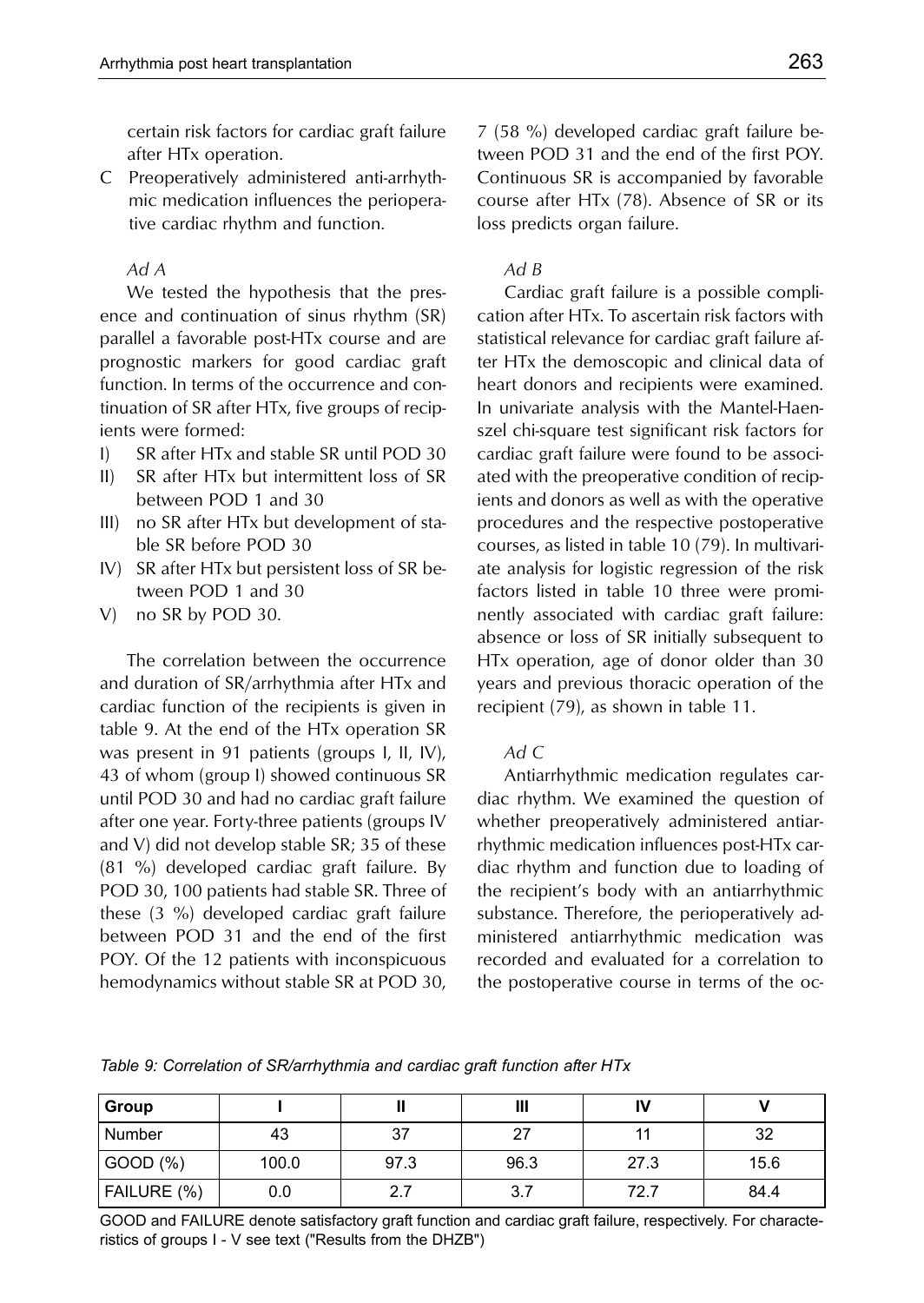| Recipients                | previous thoracic operation, previous VAD implantation, higher age, type<br>of cardiac disease leading to HTx                                                                                                                                         |
|---------------------------|-------------------------------------------------------------------------------------------------------------------------------------------------------------------------------------------------------------------------------------------------------|
| <b>Donors</b>             | higher age, time of treatment on ICU, duration of mechanical ventilation<br>before harvesting of the heart                                                                                                                                            |
| HT <sub>x</sub> operation | occurrence of SR after release of aortic clamping, time of total operati-<br>on, time of CPB, time of aortic clamping, time of reperfusion on CPB                                                                                                     |
| Postoperative course      | absence or loss of SR after HTx, need for mechanical hemodynamic<br>support, catecholamines and diuretics, duration of stay on ICU, duration<br>of mechanical ventilation, onset and progress of mobilization, occurren-<br>ce of sepsis or pneumonia |

|  | Table 10: Significant risk factors for cardiac graft failure |  |  |  |
|--|--------------------------------------------------------------|--|--|--|
|  |                                                              |  |  |  |

CPB, ICU and VAD denote cardiopulmonary bypass, intensive care unit, ventricular assist device

*Table 11: Multivariate logistic regression on risk factors*

| <b>Risk factors</b>                                          | p-value | <b>Odds ratio</b> | 95 % confidence interval on odds<br>ratio lower/upper range |      |  |
|--------------------------------------------------------------|---------|-------------------|-------------------------------------------------------------|------|--|
| Absence of SR or its loss in<br>initial postoperative course | < 0.001 | 6.2               | 25                                                          | 15.4 |  |
| Donor age $>$ 30 years                                       | 0.024   | 4.7               | 1.2                                                         | 18.0 |  |
| Previous thoracic operation of<br>the recipient              | 0.003   | 3.9               | 1.6                                                         | 9.5  |  |

currence of arrhythmia, cardiac graft function and postoperative antiarrhythmic medication (see table 8) (80).

The percentage of patients who did or did not receive preoperative anti-arrhythmic medication while waiting for HTx, their postoperative cardiac rhythm and the number with satisfactory cardiac graft function or cardiac graft failure are given in table 12. The comparison shows no detectable correlation between the presence or absence of preoperative antiarrhythmic medication and the postoperative occurrence of arrhythmia nor between the different classes of substances of preoperatively applied antiarrhythmic medication nor a correlation to the stability of SR during the post HTx period nor to cardiac graft failure or satisfactory graft function. The hypothesis was therefore negated that there could have been an influence of preloaded antiarrhythmic medication in the body of the recipient waiting for HTx on the

cardiac graft function during the post-HTx course.

### **Comment**

Arrhythmia is well recognised after HTx (18- 20,23,26,30-32,37,38,55-57). The establishment of SR is the "intention to treat" for optimizing cardiac graft function and hemodynamics (18,26,29,37,54,76,77,81-83). This can become a pivotal challenge in patients with severely impaired hemodynamics due to marginal cardiac function (32). The SR accounts for a fifth to a quarter of the power of cardiac output. Absence of SR can initiate the formation of thrombi and result in emboli with ischemic consequences, can exaggerate ventricular arrhythmia and start life-threatening ventricular tachycardia or can develop bradycardia or even asystole (1,10,84,85). Therefore the treatment of hemodynamically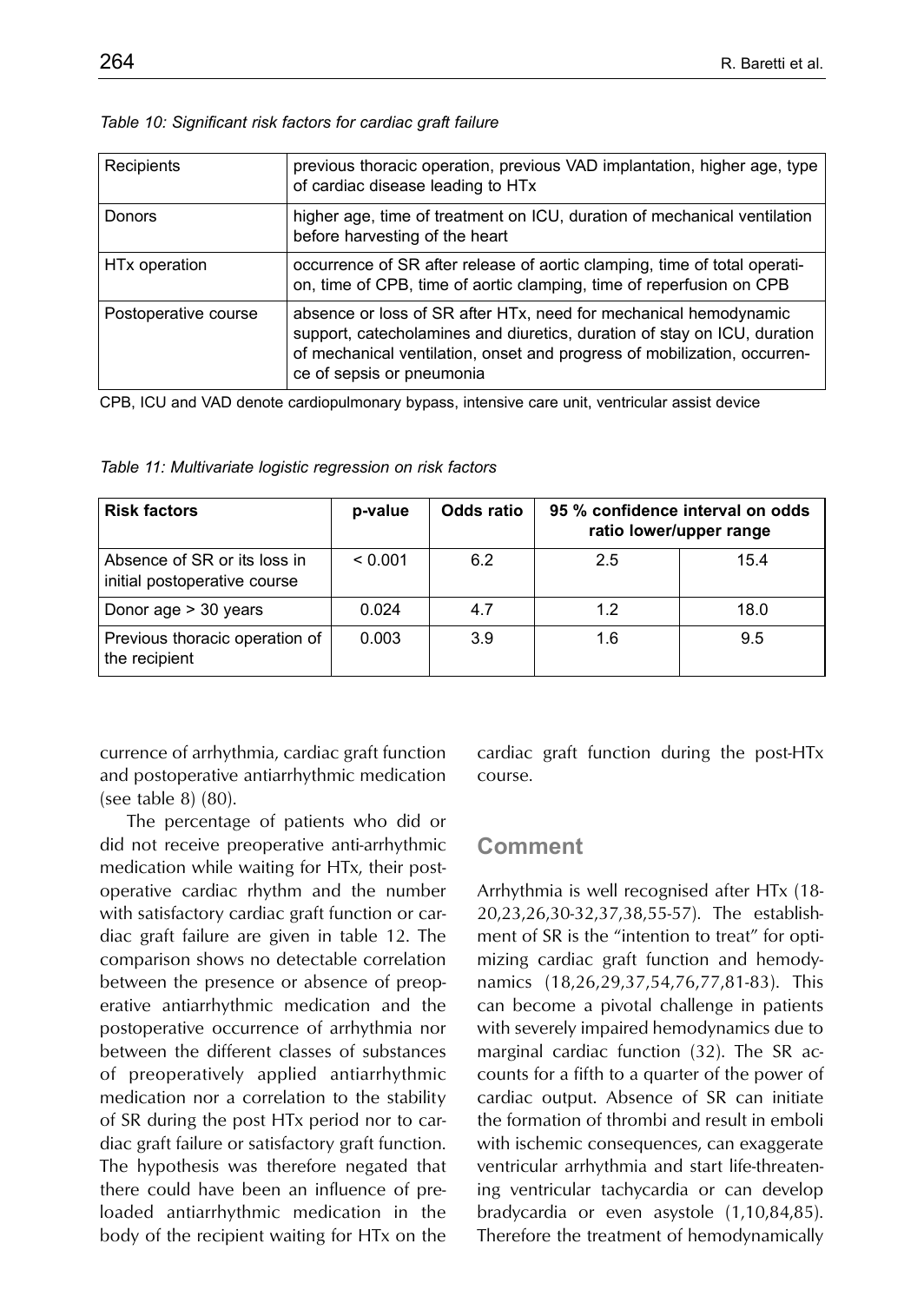| <b>Postoperative</b><br>cardiac rhythm<br>and function/<br>preoperative<br>medication | <b>Sinus</b><br>rhythm | AV block | Supra-ven-<br>tricular<br>arrhythmia | <b>Intermittent</b><br>supra-ven-<br>tricular<br>arrhythmia<br>and AV<br>block | <b>Asystole</b> | Ventricular<br>arrhythmia |
|---------------------------------------------------------------------------------------|------------------------|----------|--------------------------------------|--------------------------------------------------------------------------------|-----------------|---------------------------|
| Number                                                                                | 43                     | 29       | 28                                   | 11                                                                             | 8               | 31                        |
| GOOD /<br>FAILURE (%)                                                                 | 100/0                  | 86 / 14  | 93/7                                 | 100/0                                                                          | 50/50           | 13/87                     |
| 48 / 102 pts on /<br>wo amiodarone<br>$(\% )$                                         | 25/28                  | 25/19    | 16/20                                | 3/9                                                                            | 4/4             | 27/19                     |
| 57 / 93 pts on /<br>wo -blocker (%)                                                   | 27/27                  | 19/22    | 25/15                                | 8/7                                                                            | 4/5             | 17/24                     |
| 116 / 34 pts on /<br>wo digitalis (%)                                                 | 27/26                  | 19/29    | 21/13                                | 7/10                                                                           | 5/3             | 22/19                     |

*Table 12: Correlation of postoperative cardiac rhythm, postoperative cardiac graft function and preoperative anti-arrhythmic medication*

GOOD and FAILURE denote satisfactory graft function and cardiac graft failure, respectively. "on" and "wo" denote the percentage of patients (pts) on (on) or without (wo) preoperative anti-arrhythmic medication while waiting for HTx.

disturbing arrhythmias is of crucial importance (86-88).

Arrhythmias of differing genesis can occur after HTx (9,31,33,80). Absence or loss of SR after HTx can develop for many reasons and can lead to serious hemodynamic problems (37,49,89). Among other factors, ischemia reperfusion injury (25), imbalance of serum electrolytes and re-warming of cold myocardial tissue (15) are known to initiate arrhythmia during the period of reperfusion after implantation of the donated heart (14). Importantly, graft rejection may lead to arrhythmias, especially supraventricular arrhythmias after HTx (20). In the later course after HTx, CAD (6,60) and TVP (61-65) can also cause arrhythmias. The post-HTx effects of some antiarrhythmic substances like amiodarone administered preoperatively are under discussion for a possibly increased risk for mortality (70-75), although our data do not support this hypothesis.

The DHZB's data contain different types of arrhythmias post HTx operation. They occur independently of the cardiac rhythm existing before HTx and of the pre-HTx administration of antiarrhythmic medication. In general, post-HTx arrhythmias are treated following the same rationale as in patients without HTx, i.e. by initially excluding or treating a possible imbalance of serum electrolytes, a possible ischemic origin of the arrhythmia, and a suboptimal cardiac pre- and afterload, with or without antiarrhythmic medication (12,13,42,90,91).

Arrhythmia after HTx can be used as an early prognostic marker for future impending events such as cardiac graft failure (78,79) which is one of the most frequent origins of SAE in HTx (10,51). The use of the occurrence of arrhythmia in the later time course after HTx for prognosis is also known (20,28,31-38).

We found that the presence and continuation of SR are associated with a favourable post-HTx course and are prognostic markers for good cardiac graft function. Absence of SR or its loss predicts organ failure. Absence or loss of SR after HTx operation was shown in multivariable logistic regression to be the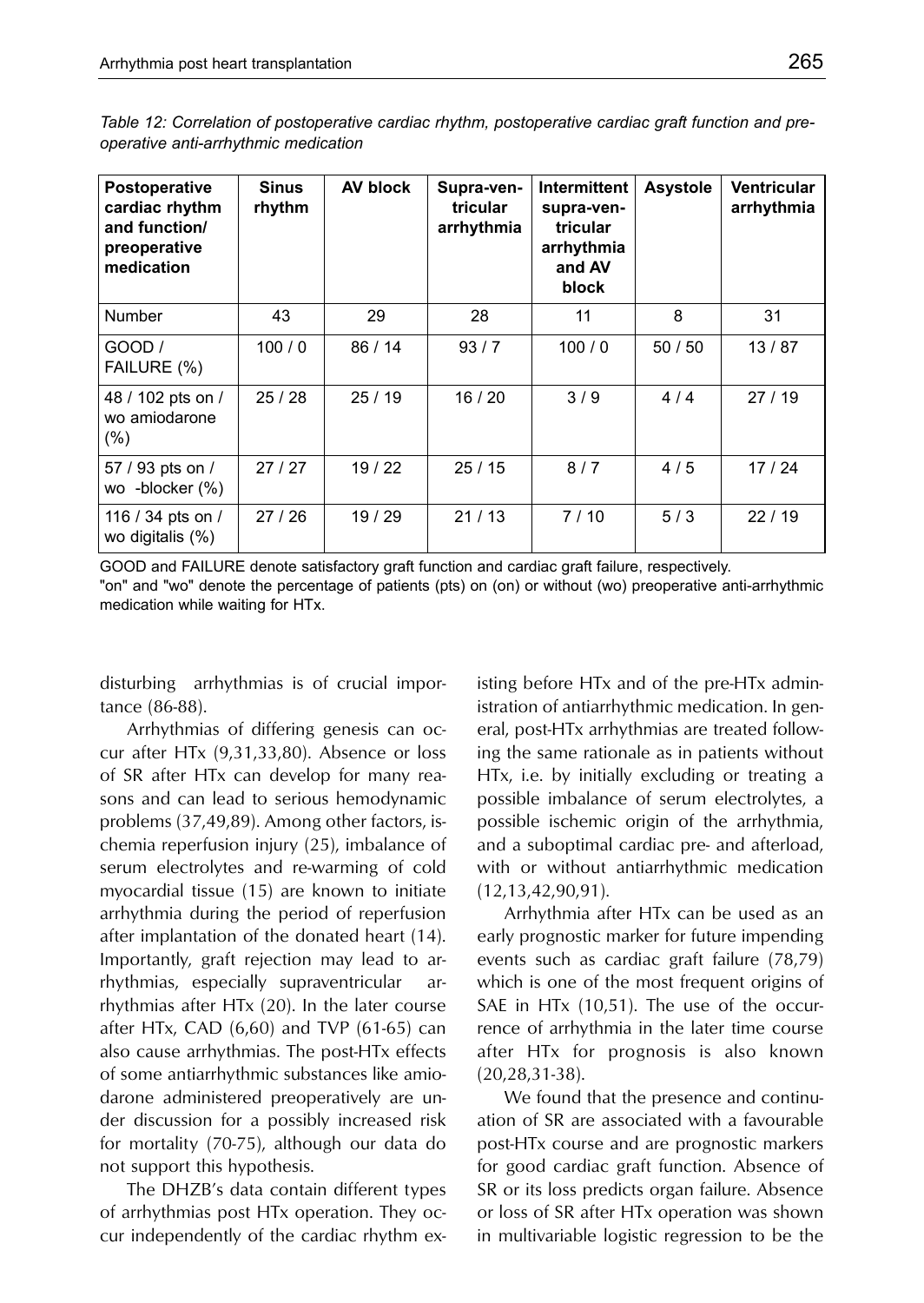strongest significant marker (odds ratio 6.2; confidence internal 2.5 - 15.4) for prognosis of a non-favorable post-HTx course versus continuous SR after HTx. The examination of the DHZB data showed impending cardiac organ failure to be the number one cause for absence of SR after HTx, followed by donor age of over 30 years and previous thoracic operation of the recipient. Most studies concerning the relation between arrhythmia and the prognosis of HTx report on the later follow up after the HTx operation (see "background"). Arrhythmias originating from the higher classes according to the Lown classification are related to an increased risk for SAE and an adverse outcome (7, 28, 50, 51). Surveying the presently available literature shows a relative paucity of data for the initial time phase after HTx of the first 30 POD.

Reports on the effects of amiodarone administered preoperatively on the follow up after HTx present conflicting results. Our data showed that medication for antiarrhythmic purposes in patients waiting for HTx at the DHZB was without influence on the occurrence or continuation of sinus rhythm or the incidence of arrhythmia after HTx (80). No preoperatively administered antiarrhythmic substance was associated with postoperative arrhythmia or with cardiac graft failure.

## **Appendix A**

*Technique of harvesting the donated hearts* The donated hearts were approached through a median sternotomy. After occlusion of the superior caval vein and incision of the inferior caval vein the aorta was clamped and cardioplegia was installed by infusion of Bretschneider's HTK solution to the coronary ostia via the aortic root. Cardioplegic volume was 3 L of HTK solution given ice cold over 10 to 15 min at a perfusion pressure of 100  $cm H<sub>2</sub>O$ . To prevent ventricular dilatation, the left atrial appendage was additionally incised and the inferior caval vein was kept opened-incised when cardioplegia was initiated. The hearts were excised at the right and left atrial border line according the biatrial technique of Shumway, Lower and Stofer (22, 52, 58) modified by Barnard (40). The excised hearts were physically investigated to exclude abnormal anatomy in terms of vitia and pathologies. They were stored in sterile plastic bags filled with 200 mL of ice cold Bretschneider's HTK solution; the first bag was put into a second bag filled with slush ice and cold saline solution, and then these two bags were put into a third dry bag. This compound of three bags was finally stored in a cool box filled with dry ice for cold storage during transportation.

## **Appendix B**

#### *Technique of the HTx operation*

The recipient was connected to normothermic cardiopulmonary bypass (CPB). Excision of the recipient's heart again followed the biatrial technique of Shumway, Lower and Stofer (22, 52, 58) modified by Barnard (40) keeping a wide lateral hem of the recipient's right atrium. Implantation was performed by continuous suture lines of the left and right atria, followed by the pulmonary artery and finally the aorta. After de-airing of the transplanted heart the aortic clamp in the recipient's site was opened for reperfusion. The time of reperfusion on CPB was adjusted to be a minimum of half of the ischemic time, or lasted until the onset of SR or, if SR did not initiate during the minimum time of reperfusion, this was dictated by the surgeon. If ventricular fibrillation occurred, after application of lidocain 100 mg i.v. electrical defibrillation was performed. The applied electrical energy ranged from 6 to 18 joule. Not more than five attempts at defibrillation were undertaken to prevent myocellular damage.

# **Appendix C**

*Medication for immunosuppression* Suppression of the recipient's immune system was initiated two hours before HTx oper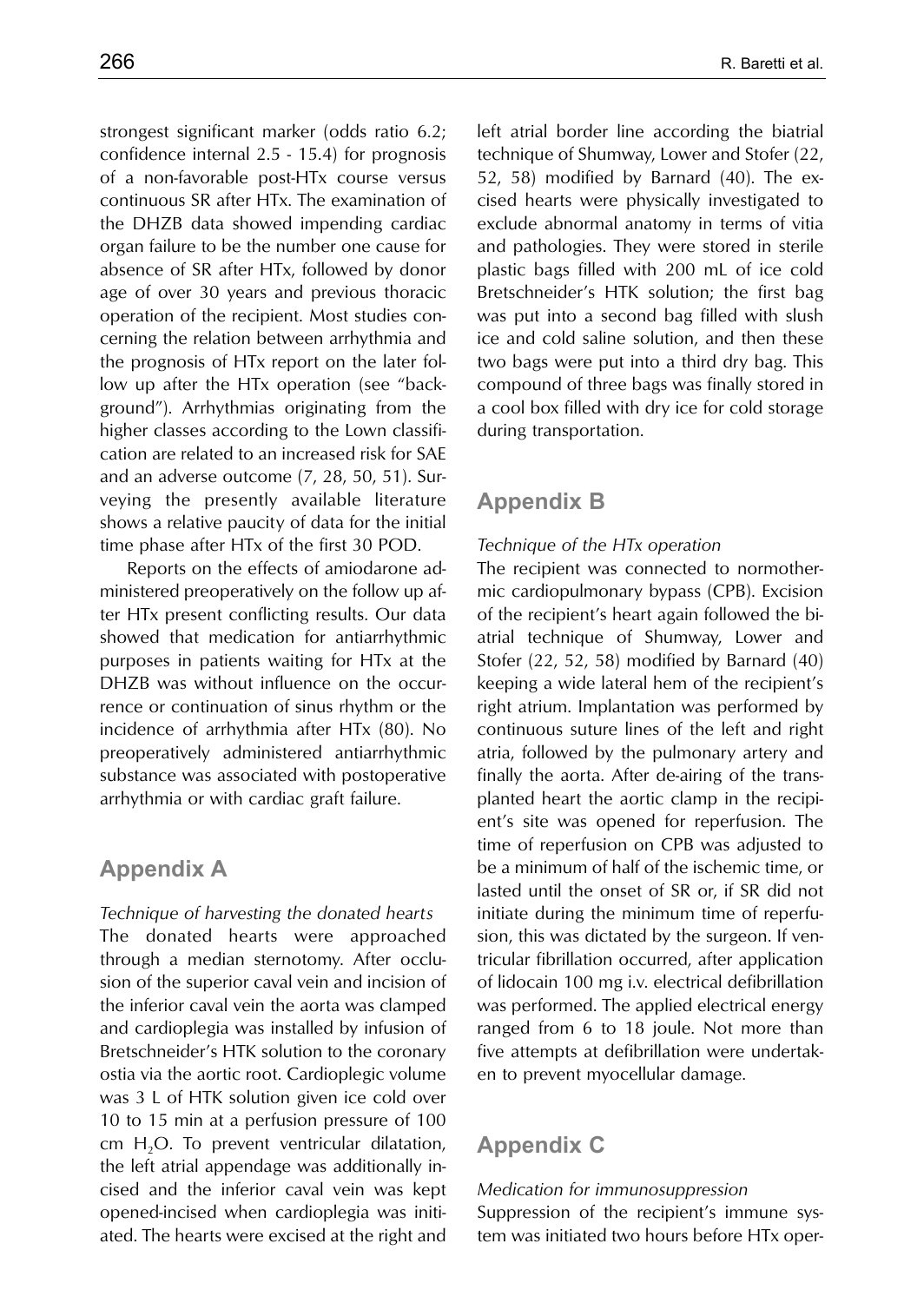ation by administration of Cyclosporine A and Azathioprine. Intraoperatively Methylprednisolone was given before reperfusion. After the HTx operation, when hemodynamics were stable, polyclonal antimyocyte globuline (ATG) was given to reduce the circulating lymphocytes to 5 % of the preoperative range. For ongoing immunosuppression most patients received triple medication consisting of Cyclosporine A, Azathioprine and Prednisolone. Twenty-one patients (14 %) were treated with Mycophenolat Mofetil instead of Azathioprine.

# **Appendix D**

#### *Documentation and evaluation of SR post HTx operation*

Using the operation technique for HTx described in appendix B, i.e. the biatrial technique, the source of SR is the donor's right atrium. The rest of the recipient's right atrium can cause a separate p wave. This electric current is not part of the SR. Investigating the cardiac rhythm with twelve-channel electrocardiogram (ECG) or ECG monitoring, SR was only taken into account if the SR originated in the right atrium of the donor heart with transmission from the donor's right atrium to the donor's ventricles. An additional p wave as a sign of electrically active recipient native right atrium was not regarded as SR.

## **References**

- 1. Lown B (1976) New concepts and approaches to sudden cardiac death. Schweiz Med Wochenschr 106: 1522-31
- 2. Kjellgren O, Gomes JA (1993) Current usefulness of the signal-averaged electrocardiogram. Curr Probl Cardiol 18: 361-418
- 3. Mancini DM, Wong KL, Simson MB (1993) Prognostic value of an abnormal signal-averaged electrocardiogram in patients with nonischemic congestive cardiomyopathy. Circulation 87: 1083-92
- 4. Kruger C, Lahm T, Zugck C et al. (2002) Heart rate variability enhances the prognos-

tic value of established parameters in patients with congestive heart failure. Z Kardiol 91: 1003-12

- 5. Lucreziotti S, Gavazzi A, Scelsi L et al. (2000) Five-minute recording of heart rate variability in severe chronic heart failure: correlates with right ventricular function and prognostic implications. Am Heart J 139: 1088-95
- 6. Grauhan O, Hetzer R (2004) Impact of donor-transmitted coronary atherosclerosis. J Heart Lung Transplant 23: S260-2
- 7. Sobieszczanska-Malek M, Zielinski T, Rywik T et al. (2010) The influence of cardiac rhythm type and frequency on the prognosis of severe heart failure patients initially qualified for heart transplantation. Ann Transplant 15: 25-31
- 8. Aziz TM, Burgess MI, El-Gamel A et al. (1999) Orthotopic cardiac transplantation technique: a survey of current practice. Ann Thorac Surg 68: 1242-6
- 9. Bennett LE, Keck BM, Daily OP, Novick RJ, Hosenpud JD (2000) Worldwide thoracic organ transplantation: a report from the UNOS/ISHLT International Registry for Thoracic Organ Transplantation. Clin Transpl: 31-44
- 10. Carrier M, Rivard M, Latter D, Kostuk W (1998) Predictors of early mortality after heart transplantation: the Canadian transplant experience from 1981 to 1992. The CASCADE Investigators. Canadian Study of Cardiac Transplant Atherosclerosis Determinants. Can J Cardiol 14: 703-7
- 11. Haverich A, Schafers HJ, Wahlers T, Hetzer R, Borst HG (1987) The place of heart transplantation: the German experience. Eur Heart J 8 (Suppl F): 36-7
- 12. Hetzer R, Loebe M, Schuler S et al. (1992) Progress in heart transplantation. Langenbecks Arch Chir Suppl Kongressbd: 202-8
- 13. Hummel M, Hetzer R (2003) Heart transplantation in Germany 2002. Zentralbl Chir 128: 788-95
- 14. Reichenspurner H, Russ C, Uberfuhr P et al. (1993) Myocardial preservation using HTK solution for heart transplantation. A multicenter study. Eur J Cardiothorac Surg 7: 414-9
- 15. Sivathasan C (1991) Myocardial preservation in heart transplantation. Ann Acad Med Singapore 20: 529-33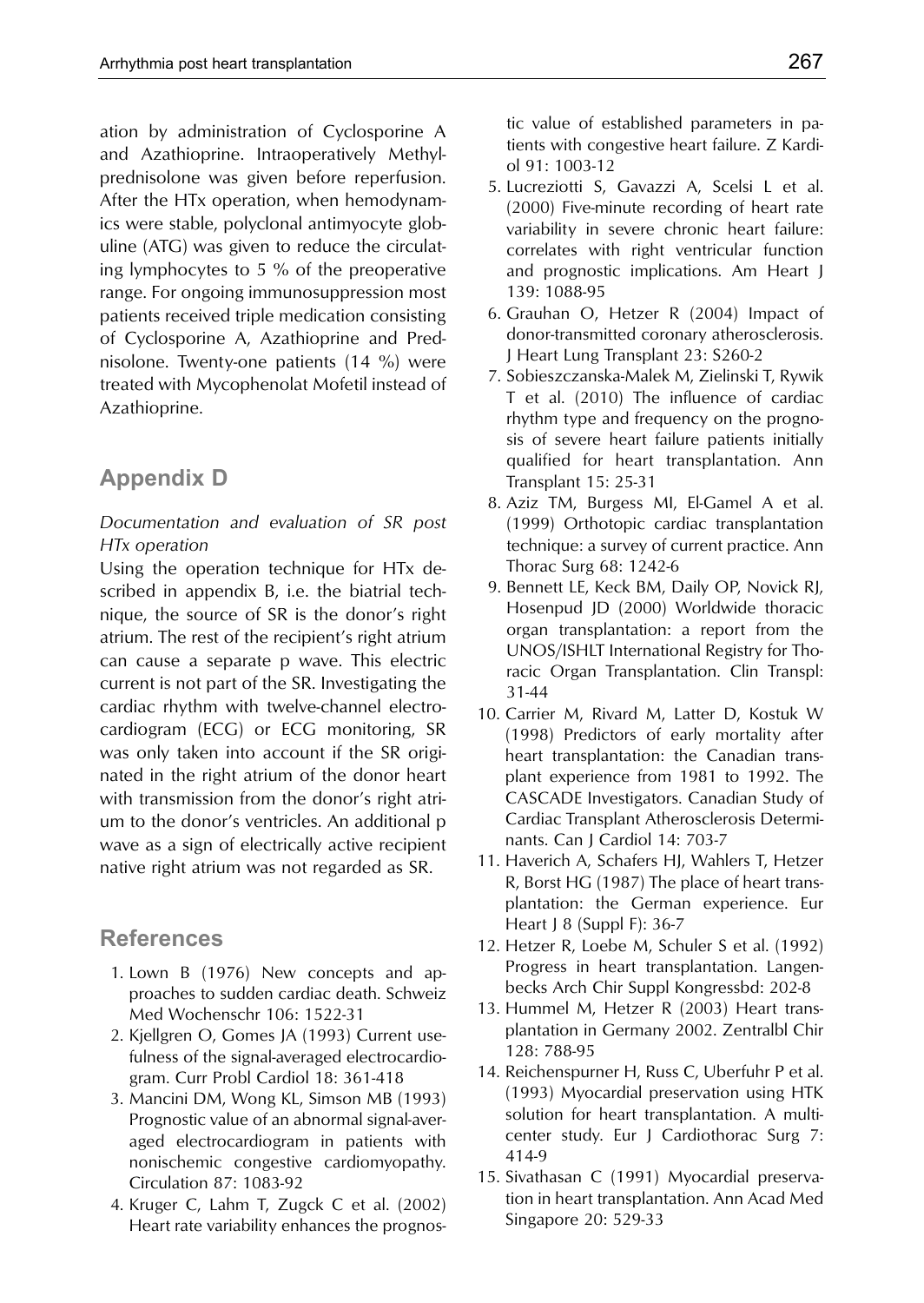- 16. Cantillon DJ, Gorodeski EZ, Caccamo M et al. (2009) Long-term outcomes and clinical predictors for pacing after cardiac transplantation. J Heart Lung Transplant 28: 791-8
- 17. Heinz G, Ohner T, Laufer G, Gasic S, Laczkovics A (1990) Clinical and electrophysiologic correlates of sinus node dysfunction after orthotopic heart transplantation. Observations in 42 patients. Chest 97: 890-5
- 18. Mackintosh AF, Carmichael DJ, Wren C, Cory-Pearce R, English TA (1982) Sinus node function in first three weeks after cardiac transplantation. Br Heart | 48: 584-8
- 19. Park JK, Hsu DT, Hordof AJ, Addonizio LJ (1993) Arrhythmias in pediatric heart transplant recipients: prevalence and association with death, coronary artery disease, and rejection. J Heart Lung Transplant 12: 956-64
- 20. Pavri BB, O'Nunain SS, Newell JB, Ruskin JN, William G (1995) Prevalence and prognostic significance of atrial arrhythmias after orthotopic cardiac transplantation. J Am Coll Cardiol 25: 1673-80
- 21. Sanatani S, Chiu C, Nykanen D, Coles J, West L, Hamilton R (2004) Evolution of heart rate control after transplantation: conduction versus autonomic innervation. Pediatr Cardiol 25: 113-8
- 22. Shumway NE, Lower RR, Stofer RC (1966) Transplantation of the heart. Adv Surg 2: 265-84
- 23. Bertolet BD, Eagle DA, Conti JB, Mills RM, Belardinelli L (1996) Bradycardia after heart transplantation: reversal with theophylline. J Am Coll Cardiol 28: 396-9
- 24. Ferrera R, Forrat R, Marcsek P, de Lorgeril M, Dureau G (1995) Importance of initial coronary artery flow after heart procurement to assess heart viability before transplantation. Circulation 91: 257-61
- 25. Heper G, Korkmaz ME, Kilic A (2007) Reperfusion arrhythmias: are they only a marker of epicardial reperfusion or continuing myocardial ischemia after acute myocardial infarction? Angiology 58: 663-70
- 26. Miyamoto Y, Curtiss EI, Kormos RL, Armitage JM, Hardesty RL, Griffith BP (1990) Bradyarrhythmia after heart transplantation. Incidence, time course, and outcome. Circulation 82: IV313-7
- 27. Rodrigues AC, Frimm Cde C, Bacal F et al. (2005) Coronary flow reserve impairment predicts cardiac events in heart transplant

patients with preserved left ventricular function. Int J Cardiol 103: 201-6

- 28. Scott CD, McComb JM, Dark JH (1993) Heart rate and late mortality in cardiac transplant recipients. Eur Heart J 14: 530-3
- 29. Kaser A, Martinelli M, Feller M, Carrel T, Mohacsi P, Hullin R (2009) Heart rate response determines long term exercise capacity after heart transplantation. Swiss Med Wkly 139: 308-12
- 30. Raghavan C, Maloney JD, Nitta J et al. (1995) Long-term follow-up of heart transplant recipients requiring permanent pacemakers. J Heart Lung Transplant 14: 1081-9
- 31. Ahmari SA, Bunch TJ, Chandra A et al. (2006) Prevalence, pathophysiology, and clinical significance of post-heart transplant atrial fibrillation and atrial flutter. J Heart Lung Transplant 25: 53-60
- 32. Almenar L, Osa A, Arnau MA, Dolz LM, Rueda J, Palencia M (1999) Right bundle branch block as a prognostic factor in heart transplantation. Transplant Proc 31: 2548-9
- 33. Anand RG, Reddy MT, Yau CL et al. (2009) Usefulness of heart rate as an independent predictor for survival after heart transplantation. Am J Cardiol 103: 1290-4
- 34. Blanche C, Czer LS, Fishbein MC, Takkenberg JJ, Trento A (1995) Permanent pacemaker for rejection episodes after heart transplantation: a poor prognostic sign. Ann Thorac Surg 60: 1263-6
- 35. Kolasa MW, Lee JC, Atwood JE, Marcus RR, Eckart RE (2005) Relation of QTc duration heterogeneity to mortality following orthotopic heart transplantation. Am J Cardiol 95: 431-2
- 36. Marcus GM, Hoang KL, Hunt SA, Chun SH, Lee BK (2006) Prevalence, patterns of development, and prognosis of right bundle branch block in heart transplant recipients. Am J Cardiol 98: 1288-90
- 37. Osa A, Almenar L, Arnau MA et al. (2000) Is the prognosis poorer in heart transplanted patients who develop a right bundle branch block? J Heart Lung Transplant 19: 207-14
- 38. Vrtovec B, Radovancevic R, Thomas CD, Yazdabakhsh AP, Smart FW, Radovancevic B (2006) Prognostic value of the QTc interval after cardiac transplantation. J Heart Lung Transplant 25: 29-35
- 39. Heinz G, Kratochwill C, Koller-Strametz J et al. (1998) Benign prognosis of early sinus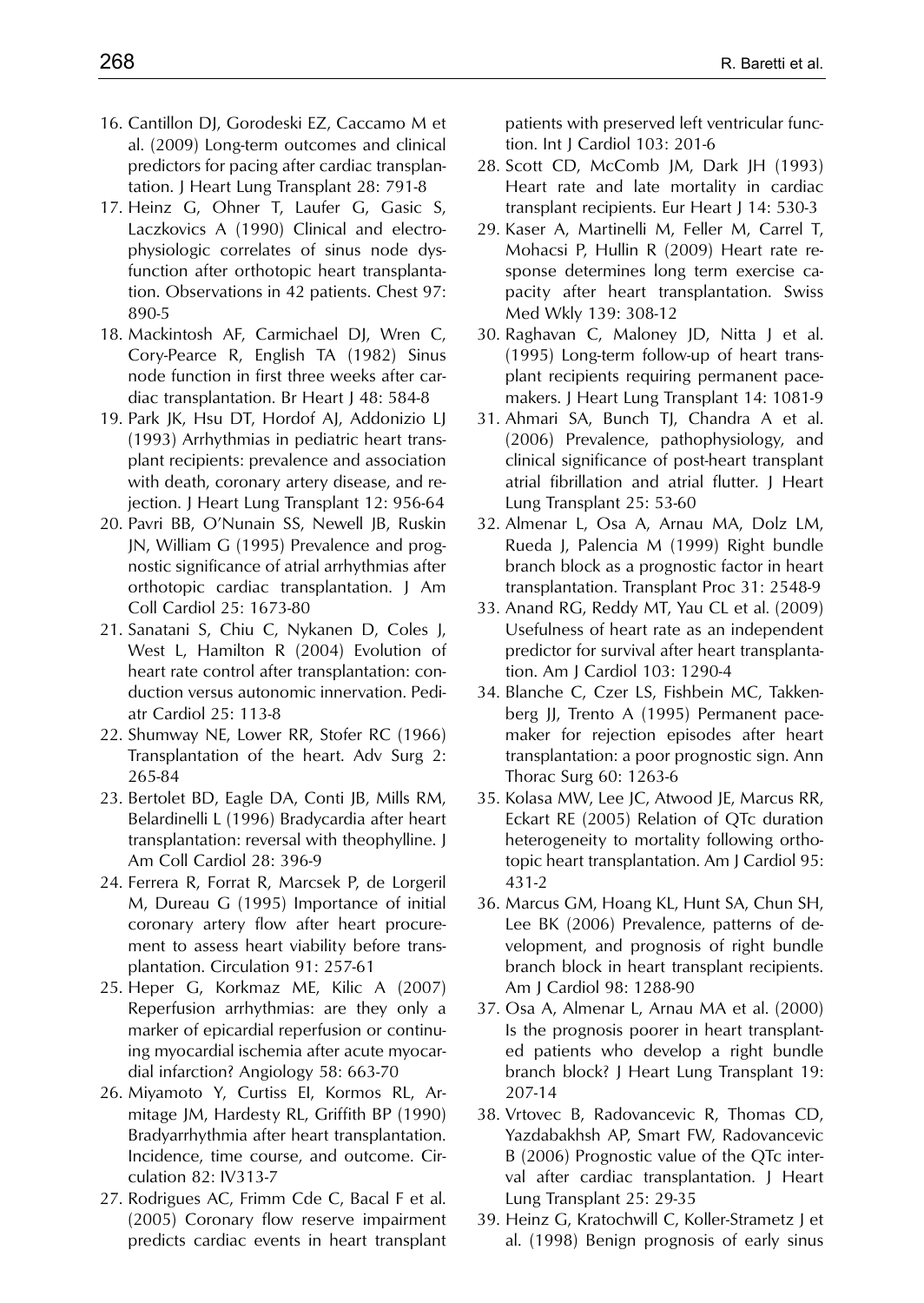node dysfunction after orthotopic cardiac transplantation. Pacing Clin Electrophysiol 21: 422-9

- 40. Barnard CN (1967) The operation. A human cardiac transplant: an interim report of a successful operation performed at Groote Schuur Hospital, Cape Town. S Afr Med J 41: 1271-4
- 41. Hummel M, Warnecke H, Schuler S, Hempel B, Spiegelsberger S, Hetzer R (1991) Therapy of terminal heart failure using heart transplantation. Klin Wochenschr 69: 495-505
- 42. Loebe M, Hetzer R, Schuler S et al. (1992) Heart transplantation - indications and results. Zentralbl Chir 117: 681-8
- 43. Schuler S, Warnecke H, Fleck E, Hetzer R (1989) Heart transplantation in childhood. Z Kardiol 78: 220-7
- 44. Pasic M, Loebe M, Hummel M et al. (1996) Heart transplantation: a single-center experience. Ann Thorac Surg 62: 1685-90
- 45. Ganesh JS, Rogers CA, Banner NR, Bonser RS (2005) Donor cause of death and medium-term survival after heart transplantation: a United Kingdom national study. J Thorac Cardiovasc Surg 129: 1153-9
- 46. Clark AL, Knosalla C, Birks E et al. (2007) Heart transplantation in heart failure: the prognostic importance of body mass index at time of surgery and subsequent weight changes. Eur J Heart Fail 9: 839-44
- 47. Hoffman FM (2005) Outcomes and complications after heart transplantation: a review. J Cardiovasc Nurs 20: S31-42
- 48. Hauptman PJ, Aranki S, Mudge GH, Jr., Couper GS, Loh E (1994) Early cardiac allograft failure after orthotopic heart transplantation. Am Heart J 127: 179-86
- 49. Omoto T, Minami K, Bothig D et al. (2003) Risk factor analysis of orthotopic heart transplantation. Asian Cardiovasc Thorac Ann 11: 33-6
- 50. Sareyyupoglu B, Kirali K, Goksedef D et al. (2008) Factors associated with long-term survival following cardiac transplantation. Anadolu Kardiyol Derg 8: 360-6
- 51. Zuckermann AO, Ofner P, Holzinger C et al. (2000) Pre- and early postoperative risk factors for death after cardiac transplantation: a single center analysis. Transpl Int 13: 28-34
- 52. Shumway NE, Lower RR (1960) Topical cardiac hypothermia for extended periods of anoxic arrest. Surg Forum 10: 563-6
- 53. Kao AC, Van Trigt P, 3rd, Shaeffer-McCall GS et al. (1995) Allograft diastolic dysfunction and chronotropic incompetence limit cardiac output response to exercise two to six years after heart transplantation. J Heart Lung Transplant 14: 11-22
- 54. Rudas L, Pflugfelder PW, Kostuk WJ (1992) Hemodynamic observations following orthotopic cardiac transplantation: evolution of rest hemodynamics in the first year. Acta Physiol Hung 79: 57-64
- 55. Schmid C, Wahlers T, Schafers HJ, Haverich A (1993) Supraventricular bradycardia after heart transplantation – orciprenaline or pacemaker implantation? Thorac Cardiovasc Surg 41: 101-3
- 56. Redmond JM, Zehr KJ, Gillinov MA et al. (1993) Use of theophylline for treatment of prolonged sinus node dysfunction in human orthotopic heart transplantation. J Heart Lung Transplant 12: 133-8; discussion 138-9
- 57. DiBiase A, Tse TM, Schnittger I, Wexler L, Stinson EB, Valantine HA (1991) Frequency and mechanism of bradycardia in cardiac transplant recipients and need for pacemakers. Am J Cardiol 67: 1385-9
- 58. Lower RR, Shumway NE (1960) Studies on orthotopic homotransplantation of the canine heart. Surg Forum 11: 18-9
- 59. Calzolari V, Angelini A, Basso C, Livi U, Rossi L, Thiene G (1999) Histologic findings in the conduction system after cardiac transplantation and correlation with electrocardiographic findings. Am J Cardiol 84: 756-9, A9
- 60. Wellnhofer E, Hiemann NE, Hug J et al. (2008) A decade of percutaneous coronary interventions in cardiac transplant recipients: a monocentric study in 160 patients. J Heart Lung Transplant 27: 17-25
- 61. Mehra MR, Crespo-Leiro MG, Dipchand A et al. (2010) International Society for Heart and Lung Transplantation working formulation of a standardized nomenclature for cardiac allograft vasculopathy – 2010. J Heart Lung Transplant 29: 717-27
- 62. Hiemann NE, Wellnhofer E, Knosalla C et al. (2007) Prognostic impact of microvasculopathy on survival after heart transplantation: evidence from 9713 endomyocardial biopsies. Circulation 116: 1274-82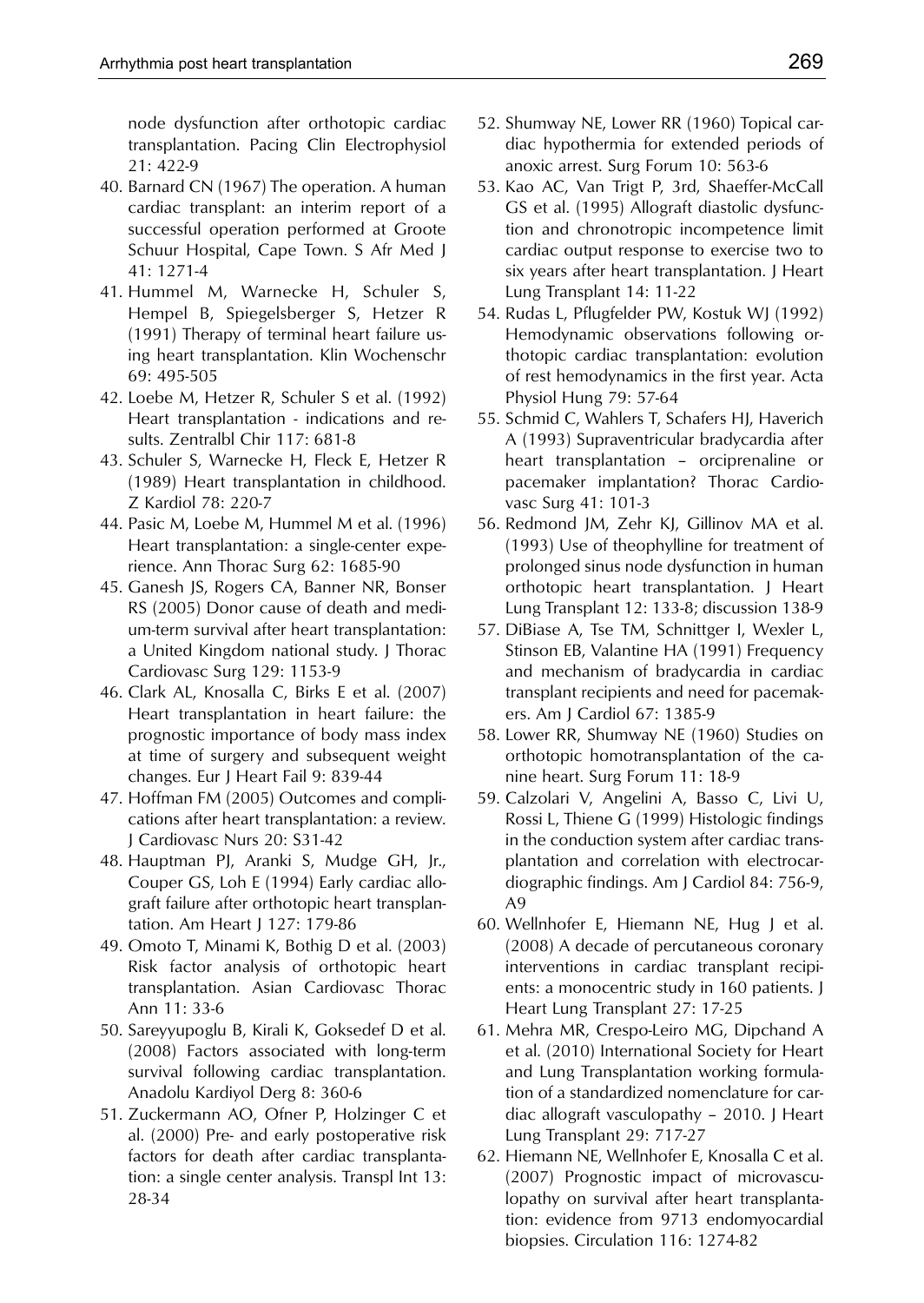- 63. Hiemann NE, Wellnhofer E, Meyer R et al. (2005) Prevalence of graft vessel disease after paediatric heart transplantation: a single centre study of 54 patients. Interact Cardiovasc Thorac Surg 4: 434-9
- 64. Dandel M, Hummel M, Wellnhofer E, Kapell S, Lehmkuhl HB, Hetzer R (2003) Association between acute rejection and cardiac allograft vasculopathy. J Heart Lung Transplant 22: 1064-5
- 65. Dandel M, Wellnhofer E, Hummel M, Meyer R, Lehmkuhl H, Hetzer R (2003) Early detection of left ventricular dysfunction related to transplant coronary artery disease. J Heart Lung Transplant 22: 1353-64
- 66. Bengel FM, Ueberfuhr P, Hesse T et al. (2002) Clinical determinants of ventricular sympathetic reinnervation after orthotopic heart transplantation. Circulation 106: 831- 5
- 67. Kim DT, Luthringer DJ, Lai AC et al. (2004) Sympathetic nerve sprouting after orthotopic heart transplantation. J Heart Lung Transplant 23: 1349-58
- 68. Uberfuhr P, Frey AW, Reichart B (2000) Vagal reinnervation in the long term after orthotopic heart transplantation. J Heart Lung Transplant 19: 946-50
- 69. Wilson RF, Johnson TH, Haidet GC, Kubo SH, Mianuelli M (2000) Sympathetic reinnervation of the sinus node and exercise hemodynamics after cardiac transplantation. Circulation 101: 2727-33
- 70. Nanas JN, Anastasiou-Nana MI, Margari ZJ, Karli J, Moulopoulos SD (1997) Redistribution of amiodarone in heart transplant recipients treated with the drug before operation. J Heart Lung Transplant 16: 387-9
- 71. Blomberg PJ, Feingold AD, Denofrio D et al. (2004) Comparison of survival and other complications after heart transplantation in patients taking amiodarone before surgery versus those not taking amiodarone. Am J Cardiol 93: 379-81
- 72. Chin C, Feindel C, Cheng D (1999) Duration of preoperative amiodarone treatment may be associated with postoperative hospital mortality in patients undergoing heart transplantation. J Cardiothorac Vasc Anesth 13: 562-6
- 73. Chelimsky-Fallick C, Middlekauff HR, Stevenson WG et al. (1992) Amiodarone therapy does not compromise subsequent

heart transplantation. J Am Coll Cardiol 20: 1556-61

- 74. Goldstein DR, Coffey CS, Benza RL, Nanda NC, Bourge RC (2003) Relative perioperative bradycardia does not lead to adverse outcomes after cardiac transplantation. Am J Transplant 3: 484-91
- 75. Macdonald P, Hackworthy R, Keogh A, Sivathasan C, Chang V, Spratt P (1991) The effect of chronic amiodarone therapy before transplantation on early cardiac allograft function. J Heart Lung Transplant 10: 743-8; discussion 748-9
- 76. Buendia Fuentes F, Almenar Bonet L, Martinez-Dolz L et al. (2009) Exercise tolerance after beta blockade in recent cardiac transplant recipients. Transplant Proc 41: 2250-2
- 77. Bernardi L, Radaelli A, Passino C et al. (2007) Effects of physical training on cardiovascular control after heart transplantation. Int J Cardiol 118: 356-62
- 78. Baretti R, Debus B, Kemper D, Knosalla C, Lehmkuhl H, Hetzer R (2008) Sinus rhythm after heart transplantation denotes favorable course. J Heart Lung Transplant 27: 85
- 79. Baretti R, Debus B, Kemper D et al. (2007) Absence of sinus rhythm or its loss as risk factors for cardiac graft failure after heart transplantation. J Heart Lung Transplant 26: 225
- 80. Baretti R, Debus B, Kemper D, Knosalla C, Lehmkuhl H, Hetzer R (2009) Preoperative antiarrhythmic medication of cardiac transplant recipients is without impact on sinus rhythm after heart transplantation. Thorac Cardiovasc Surg 57: 64
- 81. Brubaker PH, Brozena SC, Morley DL, Walter JD, Berry MJ (1997) Exercise-induced ventilatory abnormalities in orthotopic heart transplant patients. J Heart Lung Transplant 16: 1011-7
- 82. Crawford SE, Mavroudis C, Backer CL et al. (2004) Captopril suppresses post-transplantation angiogenic activity in rat allograft coronary vessels. J Heart Lung Transplant 23: 666-73
- 83. Soucek M, Kara T, Jurak P et al. (2003) Heart rate and increased intravascular volume. Physiol Res 52: 137-40
- 84. Lown B (1987) Sudden cardiac death: biobehavioral perspective. Circulation 76: I186-96
- 85. Heinz G, Ohner T, Laufer G, Gossinger H, Gasic S, Laczkovics A (1991) Demographic